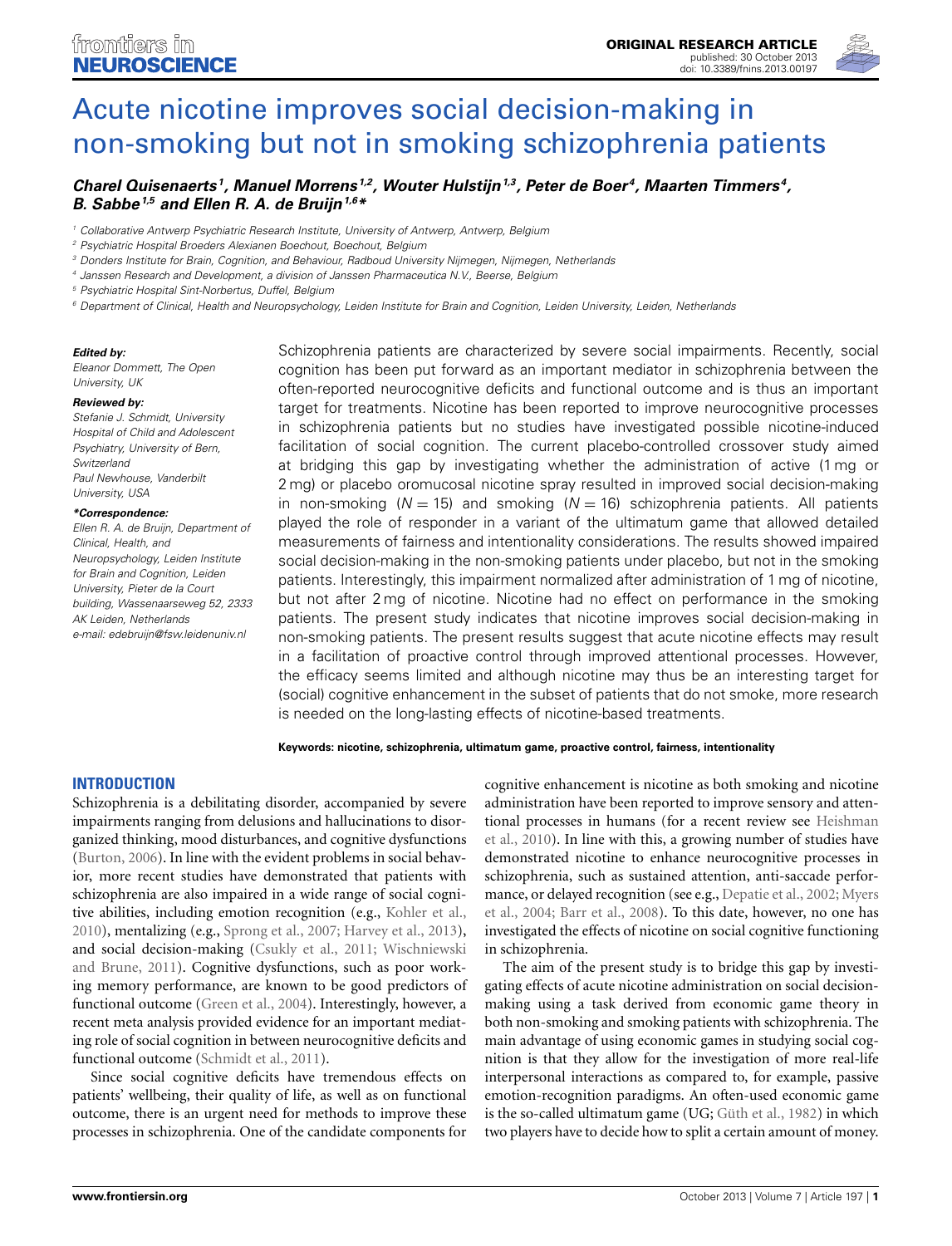One person proposes a split and the other person decides whether to accept or reject the offer. When the second person accepts the offer, the money is split as proposed, but when the decision is to reject both players receive nothing. Variations of the game allow for detailed measurements of processes such as fairness considerations, intentionality, and perspective taking [\(Falk et al.](#page-6-10), [2003](#page-6-10)). By limiting the number of offers the proposer can select from on each trial to two, one can systematically study the influence of the unchosen alternative on the decision-making process. Previous studies using this variant of the UG have demonstrated that unfair offers, for example, are more often rejected when they are paired with a fair alternative, thus demonstrating that humans incorporate fairness considerations. On the other hand, when an unfair is offer is paired with a similar and thus equally unfair offer, rejection rates decrease. Participants understand that in these cases the proposer had no choice and did thus not select the unfair offer intentionally. This latter process requires taking the perspective of the other into account and developmental studies using this variant of the game have shown for example, that the process of perspective taking is not fully developed until the age of 12 (Güroğlu et al., [2009](#page-6-11)). Studies using the UG have recently demonstrated deviant behavioral strategies and impaired social decision-making in schizophrenia patients [\(Csukly et al.](#page-6-3), [2011;](#page-6-3) [Wischniewski and Brune](#page-7-1), [2011](#page-7-1)).

Because of the previously demonstrated positive effects of nicotine on neurocognitive functioning, acute nicotine administration is expected to facilitate social decision-making in patients with schizophrenia. This hypothesis is supported by a recent meta-analysis by [Ventura et al.](#page-7-3) [\(2013](#page-7-3)) demonstrating a close relationship between neurocognition and social-cognitive performance. Neurocognitive processes such as working memory, speed of processing, and attention showed moderate and relatively consistent relationships with the social-cognitive processes of emotion perception, social perception, and theory of mind. In line with this, a recent study by [Fanning et al.](#page-6-12) [\(2012](#page-6-12)) revealed that normal range neurocognition is necessary, but not sufficient, for good social performance. It is expected that under the influence of nicotine, integration of different sources of information, such as fairness and intentionality should be enhanced. Recent research has demonstrated different nicotine-induced cortical excitability p[atterns](#page-6-13) [between](#page-6-13) [chronic](#page-6-13) [and](#page-6-13) [acute](#page-6-13) [use](#page-6-13) [in](#page-6-13) [humans](#page-6-13) [\(](#page-6-13)Grundey et al., [2013\)](#page-6-13). These differences in excitability may explain why [Newhouse et al.](#page-6-14) [\(2011\)](#page-6-14) reported task-related activity increases in non-smokers but not active smokers. Based on these recent findings, the enhancement was especially expected for the nonsmoking patients with schizophrenia.

# **MATERIAL AND METHODS**

## **PARTICIPANTS**

Two patient groups (16 smoking and 16 non-smoking patients with schizophrenia) were initially included in the study. One patient of the non-smoking group did not perform the task on one of the testing days and was therefore excluded from all analyses. Demographic and clinical characteristics of the final two groups are shown in **[Table 1](#page-1-0)**. All patients were recruited from the Psychiatric hospital Sint-Norbertushuis in Duffel and the Psychiatric Hospital Stuivenberg in Antwerp, Belgium. All

# <span id="page-1-0"></span>**Table 1 | Demographic variables of smoking and non-smoking schizophrenic participants.**

|                                   | Smoking<br>$(n = 16)$    | Non-smoking<br>$(n = 15)$ | <b>Significance</b><br>level of test* |
|-----------------------------------|--------------------------|---------------------------|---------------------------------------|
| Age (years)                       | 32.6(8.8)                | 40.1 (9.7)                | 0.031                                 |
| Sex (M/F)                         | 15/1                     | 9/6                       | 0.054                                 |
| Education (years)                 | 13.4(2.3)                | 12.3(2.6)                 | 0.188                                 |
| Chlorpromazine<br>equivalent      | 403.9 (271.9)            | 303.8 (207.4)             | 0.261                                 |
| Equivalent for males only         | 417.5 (192.2)            | 402.4 (275.8)             | 0.887                                 |
| Equivalent for females<br>only    | $200.0(-)$               | 155.8 (132.5)             |                                       |
| <b>Total PANSS score</b>          | $61.4(9.5)$ <sup>^</sup> | 57.1 (9.4)                | 0.226                                 |
| <b>PANSS</b> negative<br>symptoms | $16.8(5.3)$ <sup>^</sup> | 13.6(2.9)                 | 0.066                                 |
| <b>PANSS positive</b><br>symptoms | $12.7(3.0)$ <sup>2</sup> | 11.6(3.1)                 | 0.216                                 |
| Cigarettes/day                    | 24.6 (5.8)               |                           |                                       |

*Standard deviations are presented in parentheses.*

*\*T-test for parametric data, Mann-Whitney test for non-parametric data. ˆPANSS scores were available for 15 patients in the Smoking group.*

patients received some form of psychotherapy, such as cognitivebehavioral therapy. Importantly, none of the patients received specific social-cognitive therapy or social skills training. Of the final 15 participants in the non-smoking group, 11 patients were outpatients. In the smoking group, 9 of the 16 patients were outpatients. The study was carried out in correspondence with the latest version of the Helsinki Declaration and was approved by the medical–ethical committees of the participating hospitals. All participants gave their written informed consent. The study was performed according to Good Clinical Practice (GCP) and approved by Belgian Health Authority (HA). The clinicaltrials.gov identifier of this study is NCT01186471 and the EudraCT number is 2009-010616-14.

Smoking patients have been smoking at least 15 cigarettes/day for a minimum of 3 years. Any smoking cessation agent, such as nicotine replacement therapy, varenicline, or bupropion was not allowed during the period of the study. Non-smoking participants were excluded if they used cigarettes or other nicotine-based products within 3 months prior to the first experimental session. All patients were prescribed a stable dose of antipsychotic medication for at least two months prior to study assessments. Patients taking anti-depressive or mood-stabilizing medication in the two weeks prior to inclusion or anti-cholinergics two months prior to the first experimental session were excluded. One nonsmoking patient taking a stable dose of a benzodiazepine for sleeping (lormetazepam 2 mg) was included in the experiment. Patients with a DSM-IV axis I diagnosis other than schizophrenia that had been the focus of treatment or cause of disability in the last 6 months, were excluded. Also, substance abuse or dependence (e.g., cannabis, alcohol) other than nicotine was an exclusion criterion for all participants. Finally, participants with a history of or current significant medical disease were excluded as well.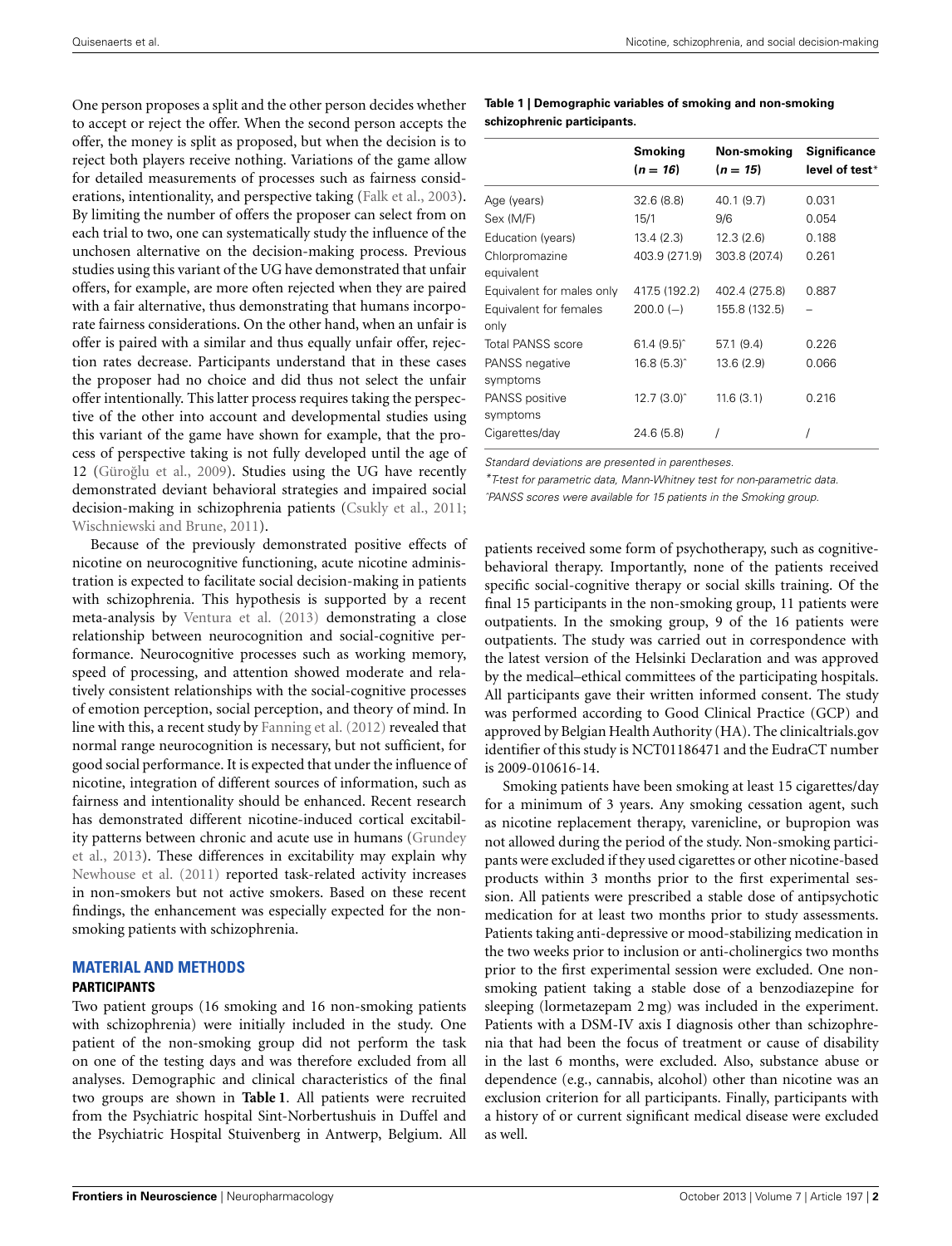Screening examination consisted of laboratory (serology, hematology, chemistry, toxicology, urinalysis, and serum pregnancy test for women of childbearing potential), ECG and clinical investigations by the research physician. Any clinical significant deviation in these assessments was an exclusion criterion.

## **DESIGN**

The study was a double-blind placebo-controlled randomized three-way crossover design where participants received active (1mg or 2mg) or placebo oromucosal nicotine spray (Nicorette mouth spray 1mg/dose), which was granted for free by McNeil AB, Sweden. The placebo spray was identical in appearance and formulation, except for nicotine, which was replaced with capsaicin to mimic the taste of nicotine. The experimental design consisted of three separate test sessions 2 to 7 days apart, sessions in which participants received one of the three conditions in a counterbalanced order. Fourteen neurocognitive tasks were administered each testing day, distributed over three test blocks of which the order was counterbalanced between participants and experimental sessions. The results of the other cognitive tasks will be reported separately. The duration of the different test blocks was 45–60 min and the interval between the test blocks lasted 150 min. The participants received their dosage prior to each test block (i.e., 30 min before task onset), three times a day in total. Smokers were not allowed to smoke 2h pre-dose. After each test block smokers were allowed to smoke a maximum of three cigarettes in a 15 min period to prevent possible effect of nicotine withdrawal on the assessments. Blood samples were taken at three time points relative to each administration (pre-dose, 5 min post-dose, and 1h post-dose, for mean values see **[Table 2](#page-2-0)**).

## **TASK**

The [mini Ultimatum Game \(mini-UG;](#page-6-11) [Falk et al.](#page-6-10), [2003](#page-6-10); Güroğlu et al., [2009\)](#page-6-11) was computerized and programmed in E-prime version 2. In this version of the UG, a sum of money  $(\text{\textsterling}10)$ is split in different distributions, named from the perspective of the proposer: a fair one (5:5; 5 for the proposer, 5 for the responder), a hyperfair one (2:8; 2 for the proposer, 8 for the responder), an unfair distribution (8:2; 8 for the proposer, 2 for the responder), or a hyperunfair one (10:0; 10 for the proposer, 0 for the responder). On each trial, the computer selects two possible distributions (e.g., a hyperfair vs. an unfair distrubtion: 2:8 vs. 8:2) of which the proposer has to choose one (see **[Figure 1](#page-2-1)**).

Next, the responder can accept or reject the proposed offer, by pressing one of two buttons. If the responder accepts, both players earn the amount of money as specified in the proposal. Importantly, however, if the responder rejects, both players receive nothing. All participants played the role of the responder and were led to belief that the choices of the proposers were based on behavioral data from subjects who had previously participated as proposers. Furthermore, patients were instructed that they played every round with a new proposer.

In total, 48 pairs of offers were presented by the computer (12 unfair-fair, 12 unfair-hyperfair, 12 unfair-hyperunfair and 12 unfair-unfair). The software is programmed such that on 30 trials (6 unfair-fair, 6 unfair-hyperfair, 6 unfair-hyperunfair and 12



<span id="page-2-1"></span>**FIGURE 1 | Display of the decision phase in the fair-alternative condition of the modified UG.** The left panel shows the name and silhouette of the proposer at the top (here "Proposer") as well as the name of the participant underneath (here "You"). The two potential distributions are specified by red and blue coins (red for the proposer, blue for the responder; here 8:2 vs. 5:5). The selected offer is encircled in red. The participant has to decide whether to accept ("Yes") or reject ("No") the offer via button press.

| <b>COHORTS</b>       | <b>Dose</b>     | <b>FIRST INTAKE</b> |           | <b>SECOND INTAKE</b> |                | <b>THIRD INTAKE</b> |           |                |            |            |
|----------------------|-----------------|---------------------|-----------|----------------------|----------------|---------------------|-----------|----------------|------------|------------|
|                      |                 | <b>PREDOSE</b>      | 5 MIN     | 60 MIN               | <b>PREDOSE</b> | 5 MIN               | 60 MIN    | <b>PREDOSE</b> | 5 MIN      | 60 MIN     |
| Non smoking patients | 0 <sub>mq</sub> | <b>BOL</b>          | BQL       | <b>BOL</b>           | <b>BOL</b>     | <b>BOL</b>          | BQL       | <b>BOL</b>     | <b>BOL</b> | <b>BOL</b> |
|                      | 1 ma            | <b>BOL</b>          | 1.9(1.3)  | 1.4(0.6)             | 1.0(0.3)       | 3.5(2.3)            | 2.4(0.7)  | 1.3(0.5)       | 3.3(0.9)   | 2.4(0.7)   |
|                      | 2 <sub>mq</sub> | <b>BOL</b>          | 3.4(2.8)  | 2.6(1.3)             | 1.9(0.7)       | 4.7(1.8)            | 4.4(1.5)  | 2.6(0.8)       | 6.7(2.9)   | 4.6(1.5)   |
| Smoking patients     | 0 <sub>mq</sub> | 12.6(6.8)           | 11.7(6.5) | 8.4(4.8)             | 15.7(7.1)      | 13.1(6.1)           | 9.8(4.7)  | 15.3(7.4)      | 13.2(6.6)  | 9.6(4.8)   |
|                      | 1 mg            | 11.6(6.5)           | 11.6(6.5) | 8.9(4.2)             | 13.4(6.7)      | 13.1(5.9)           | 10.3(4.4) | 12.9(4.5)      | 13.7(4.3)  | 10.4(3.6)  |
|                      | 2 <sub>mq</sub> | 11.8(7.3)           | 12.5(5.9) | 10.2(4.0)            | 15.3(5.3)      | 16.0(5.1)           | 12.7(3.6) | 14.9(3.9)      | 16.7(3.9)  | 14.3(2.7)  |
|                      |                 |                     |           |                      |                |                     |           |                |            |            |

<span id="page-2-0"></span>**Table 2 | Mean plasma concentration nicotine (ng/ml).**

*Standard deviations are presented in parentheses.*

*BQL* = *Below Quantification Limit / Smokers: n* = *15 / Non-smokers: n* = *15 (2 mg) and n* = *14 (1 mg and placebo).*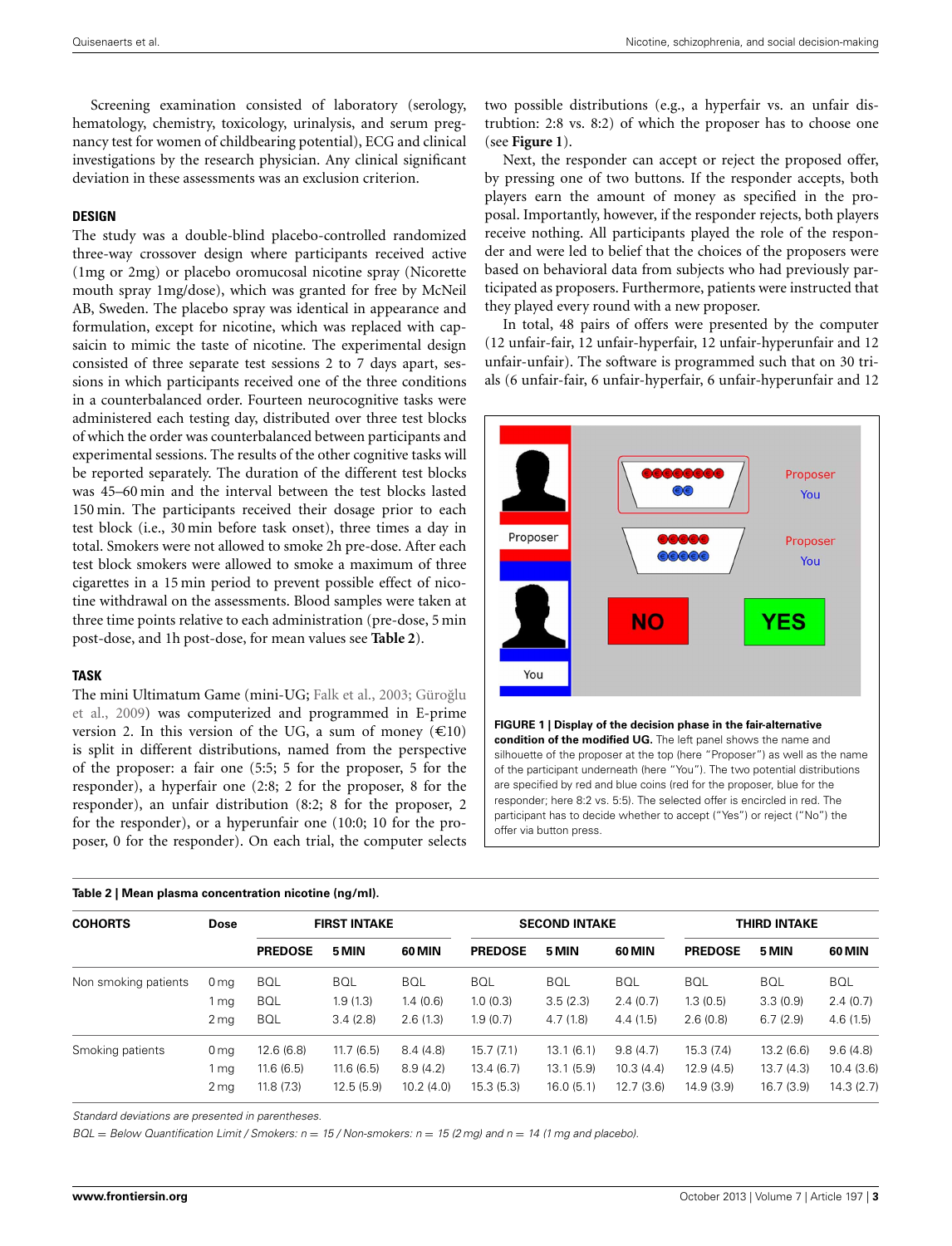unfair-unfair) the proposer selects the unfair offer out of the two available distributions. The unfair-unfair distribution is referred to as the "no alternative" condition, as the proposer does not have a real alternative choice. The primary outcome measure was the rejection rates of the responder to the proposed unfair offers in the four alternative conditions: alternative offer is (1) unfair, (2) fair, (3) hyperfair, and (4) hyperunfair. The alternative conditions are also referred to as the 'context'. On the remaining 18 trials, the proposer selects 6 fair, 6 hyperfair and 6 hyperunfair offers instead of the unfair alternative. These data were not used in the main analyses, but served as filler items.

This version of the UG has been constructed to investigate the participants' capability to make social decisions on the basis of fairness and intentionality considerations in different contexts. For example, higher rejection rates are expected when an unfair offer is selected over a fair alternative, compared to when the alternative was a hyperunfair offer. Also, lower rejection rates are expected in the no alternative condition, when the proposer has no other choice than choosing an unfair offer and thus not treats the responder unfair in an intentional manner (see e.g., Güroğlu et al., [2009](#page-6-11); [Radke and de Bruijn, 2012;](#page-7-4) [Radke et al.](#page-7-5), [2012](#page-7-5)).

To strengthen the concept of an interactive game, it was emphasized to participants that their decisions also affected the other players' outcome, because the eventual payoff of the proposers would be determined by their response and proposers would be paid after all data from the responders had been collected. Furthermore, participants were informed that at the end of the experiment a random number of rounds would be selected to determine the payoff. This was done to ensure participants' motivation and perception of a one-shot game, as every trial could influence their financial outcome. The payoff was set at 10 euro over the three periods. The total duration of the task was 15–20 min.

## **STATISTICAL ANALYSES**

Analyses were run in SPSS Statistics version 20.0. Rejection rates of unfair offers were entered into GLM repeated measures ANOVAs with Group (two level: smoking vs. non-smoking patients) as between-subjects factor and Dose (three levels: 0 mg vs. 1 mg vs. 2 mg) and Context (four levels: no-alternative vs. fair vs. hyperfair vs. hyperunfair) as within-subject factors. As analyses of the demographic variables revealed a significant difference in age between the two groups (see **[Table 1](#page-1-0)**), age was entered as a covariate in the analyses. In accordance with previous studies using the same paradigm (e.g., Güroğlu et al., 2009; [Radke et al., 2012](#page-7-5)), a significance level of 0.05 was applied for all analyses and significant interactions were followed up by ANOVAs or two-tailed t-tests. Greenhouse–Geisser corrections were applied when appropriate, but uncorrected degrees of freedom values are given for ease of interpretation.

## **RESULTS**

#### **OVERALL ANALYSES OF REJECTION RATES**

**[Figure 2](#page-4-0)** depicts the rejection rates for the different offers (i.e., Context) for the two patient groups. As expected, a main effect of Context was present  $[F_{(3, 26)} = 3.05, p = 0.047]$ , indicating that

rejection rates were dependent on the unchosen alternative offer. Neither the main effect of Group  $[F(1, 28) = 1.47, p = 0.236]$ , nor the main effect of Dose was significant  $[F(2, 27) = 1.93, p =$ 0.165]. The interaction between Dose and Context  $[F(6, 23)]$ 2.60,  $p = 0.045$ ] was significant. Neither the interaction between Context and Group  $[F < 1]$ , nor the interaction between Dose and Group  $[F_{(2, 27)} = 2.94, p = 0.070]$  was significant. None of the interactions with the covariate age were significant [all *F*s *<* 1.95, all *p*s *>* 0.146], except for the three-way interaction between Dose, Context and Age  $[F_{(6, 23)} = 3.38, p = 0.016]$ . Importantly, the three-way interaction between Dose, Context, and Group was significant  $[F(6, 23) = 3.45, p = 0.014]$ . The latter interaction was further investigated by analyzing the two groups separately for effects of Dose and Context.

## *Smoking schizophrenia patients*

The main effect of Context was significant  $[F_{(3, 13)} = 6.32, p =$ 0.007]. Neither the main effect of Dose  $[F_{(2, 14)} = 2.95, p =$ 0*.*085], nor the interaction between Dose and Context was significant  $[F < 1]$ . Follow-up contrasts for Context showed the expected pattern, with increased rejections for fair  $(52.4\%; p =$ 0.001) and hyperfair (50.7%;  $p = 0.008$ ) alternatives compared to the no-alternative condition (32.6%). The hyperunfair condition (35.1%) did not differ from the no-alternative one ( $p = 0.473$ ).

## *Non-smoking schizophrenia patients*

For the non-smoking patient group, the main effect of Context was not significant  $[F_{(3, 13)} = 2.06, p = 0.16]$ . The main effect of Dose was marginally significant  $[F_{(2, 14)} = 3.54, p = 0.059]$ . Importantly, the interaction between Context and Dose was significant  $[F_{(6, 10)} = 4.07, p = 0.030]$ . This interaction was caused by the finding that the non-smoking patients failed to show an effect of Context in the placebo condition [*F <* 1]. They did however show a main effect of Context after 1 mg of nicotine [*F(*3*,* <sup>12</sup>*)* = 4*.*85, *p* = 0*.*015], but only a trend was seen after 2 mg of nicotine  $[F_{(3, 12)} = 2.97, p = 0.074]$ . After 1 mg of nicotine, the expected pattern was found, with increased rejection rates for fair alternatives (73.3%) compared to no-alternatives [51.6%;  $p = 0.017$ ]. The difference between the hyperfair (67.8%) and no-alternative condition was marginally significant  $[p = 0.056]$ and the hyperunfair (53.3%) alternative did not differ from the no-alternative  $[p = 0.731]$ .

## **DISCUSSION**

The aim of the current study was to investigate the effects of nicotine on social decision-making in smoking and nonsmoking schizophrenia patients. As demonstrated repeatedly in healthy volunteers, the smoking patients' decisions were affected by the unchosen alternative offer in the expected pattern (see e.g.[,](#page-7-5) Güroğlu et al., [2009](#page-6-11)[;](#page-7-5) [Radke and de Bruijn, 2012;](#page-7-4) Radke et al., [2012\)](#page-7-5). In other words, smoking patients incorporated both fairness and intentionality considerations into their social decision-making process. The non-smoking patients, however, failed to take these considerations into account under placebo. Interestingly, after administration of 1mg of nicotine, the nonsmoking patients also showed the similar decision pattern incorporating fairness and intentionality considerations. The smoking patients' responder behavior was not affected by nicotine.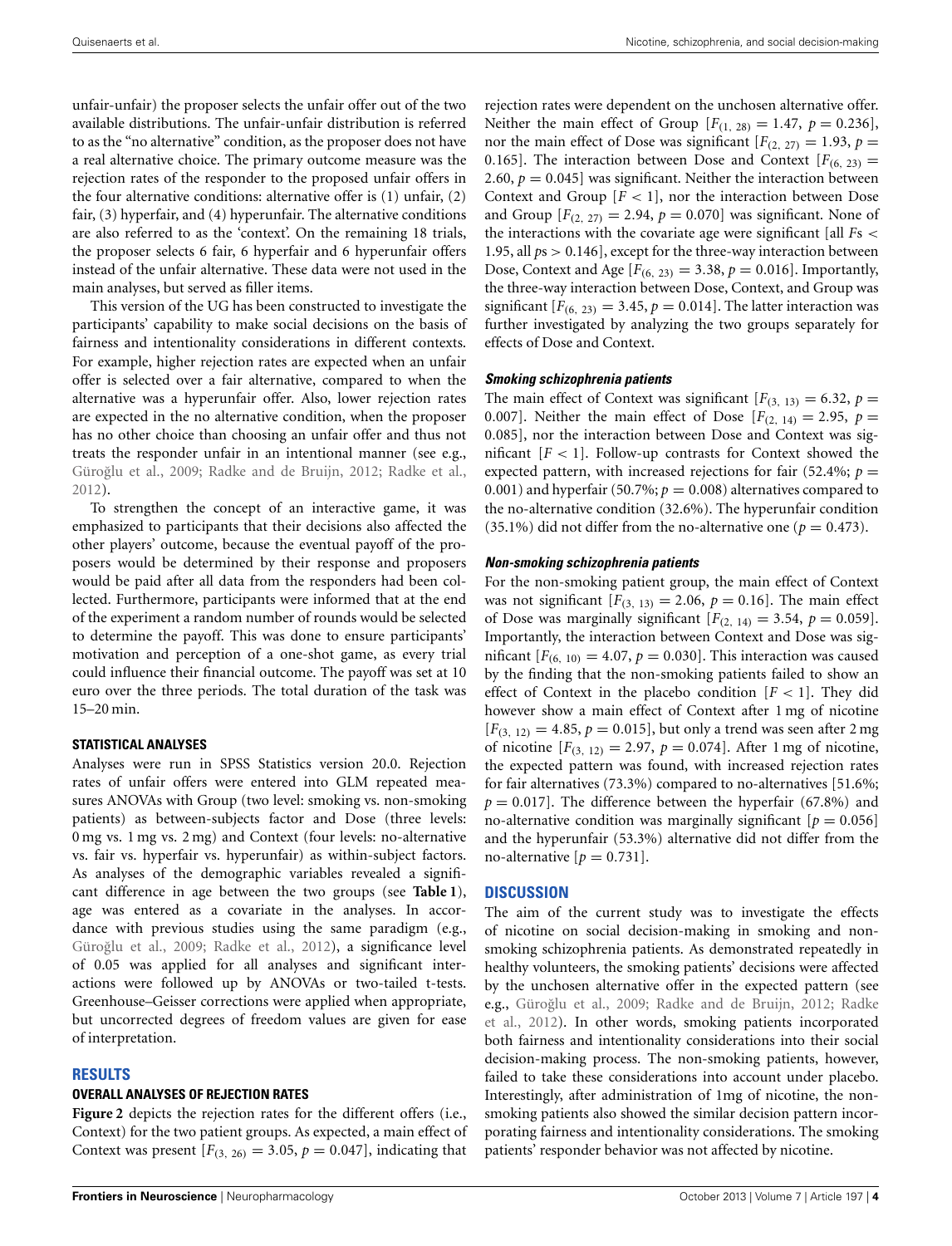

<span id="page-4-0"></span>The current outcomes may be explained by impairments in a [mechanism](#page-6-15) [that](#page-6-15) [was](#page-6-15) [recently](#page-6-15) [put](#page-6-15) [forward](#page-6-15) [by](#page-6-15) Barch and Ceaser [\(2012](#page-6-15)). The authors propose a common mechanism driving the variety of deficits seen in schizophrenia, i.e., an impaired ability to actively represent goal information in working memory to guide behavior. This so-called proactive control heavily relies on dorsolateral prefrontal cortex (DLPFC) and impairments in this brain area or connected areas may thus importantly result in problems in this central function. DLPFC dysfunctions have often been implicated in schizophrenia, for example reduced activations in schizophrenia patients have been repeatedly demonstrated during working memory tasks (see e.g., [Meyer-Lindenberg et al., 2005](#page-6-16); [Barch and Csernansky,](#page-6-17) [2007](#page-6-17)).

Importantly, proactive control is also central for adequate social decision-making, as it requires maintaining a representation of the goal and integrating it in a complex context involving elements of fairness and intentionality. For example, the unchosen alternative offer has to remain active in working memory to influence the final decision-making process ("What I have" versus "What I could have had"). Also, one needs to take the perspective of the other person into account in order to fully understand if an unfair offer was made intentionally (fair alternative) or unintentionally (no alternative). This process requires assessment of cognitive perspective taking and a recent developmental study using this version of the UG has demonstrated that typically developing children do not take alternative offers into account until the age of 12 (Güroğlu et al., 2009). This finding is in line with the protracted development of the involved brain regions such as DLPFC [\(Crone and Dahl, 2012](#page-6-18)) and with the idea that perspective taking is a function that develops slowly and well into late adolescence [\(Dumontheil et al.](#page-6-19), [2010\)](#page-6-19) and may thus be a particularly vulnerable process in schizophrenia.

Although we are obviously careful in drawing conclusions regarding neural mechanisms based on behavioral data alone, fMRI studies using the UG have repeatedly demonstrated an important role for DLPFC in response to unfair offers. The area seems to play a central role in the implementation of fairness motives when self-interests are competing [\(Sanfey et al.,](#page-7-6) [2003](#page-7-6); Güroğlu et al., [2011](#page-6-20)). Also, disruption of DLPFC using transcranial magnetic stimulation (TMS) resulted in increased acce[ptance rates of unfair offers](#page-6-21) [\(van't Wout et al.](#page-7-7)[,](#page-6-21) [2005](#page-7-7)[;](#page-6-21) Knoch et al., [2006\)](#page-6-21), implicating that following TMS participants did not implement their fairness goals in the social-decision-making process.

The current findings may thus indicate that nicotine improves proactive control in the non-smoking schizophrenia patients. This interpretation is supported by neuroimaging findings that reveal nicotine-induced activations in these tasks mainly in the prefrontal cortex (for a recent review see [Newhouse et al., 2011](#page-6-14)). After administration of nicotine, non-smoking schizophrenia patients may implement their fairness goals more in the decisionmaking process, possibly through enhancement of DLPFC activation. Thus, in non-smoking patients with schizophrenia, a deficient cholinergic system (see e.g., [Leonard et al., 1998](#page-6-22), [2007;](#page-6-23) [Mexal et al., 2010](#page-6-24)) in combination with diminished DLPFC activity [\(Meyer-Lindenberg et al.](#page-6-16), [2005](#page-6-16); [Barch and Csernansky](#page-6-17), [2007](#page-6-17)) may create the fundament for possible nicotine-induced stimulation of proactive control [\(Barch and Ceaser](#page-6-15), [2012](#page-6-15)). Obviously, dedicated neuroimaging studies are needed to test the latter hypothesis in the near future. Such studies would also shed more light on whether improved proactive control results from a direct influence on DLPFC or from a more indirect pathway through facilitation of low-level processes. In support of the latter interpretation, previous studies have demonstrated effects of nicotine on processes required for proactive control, such as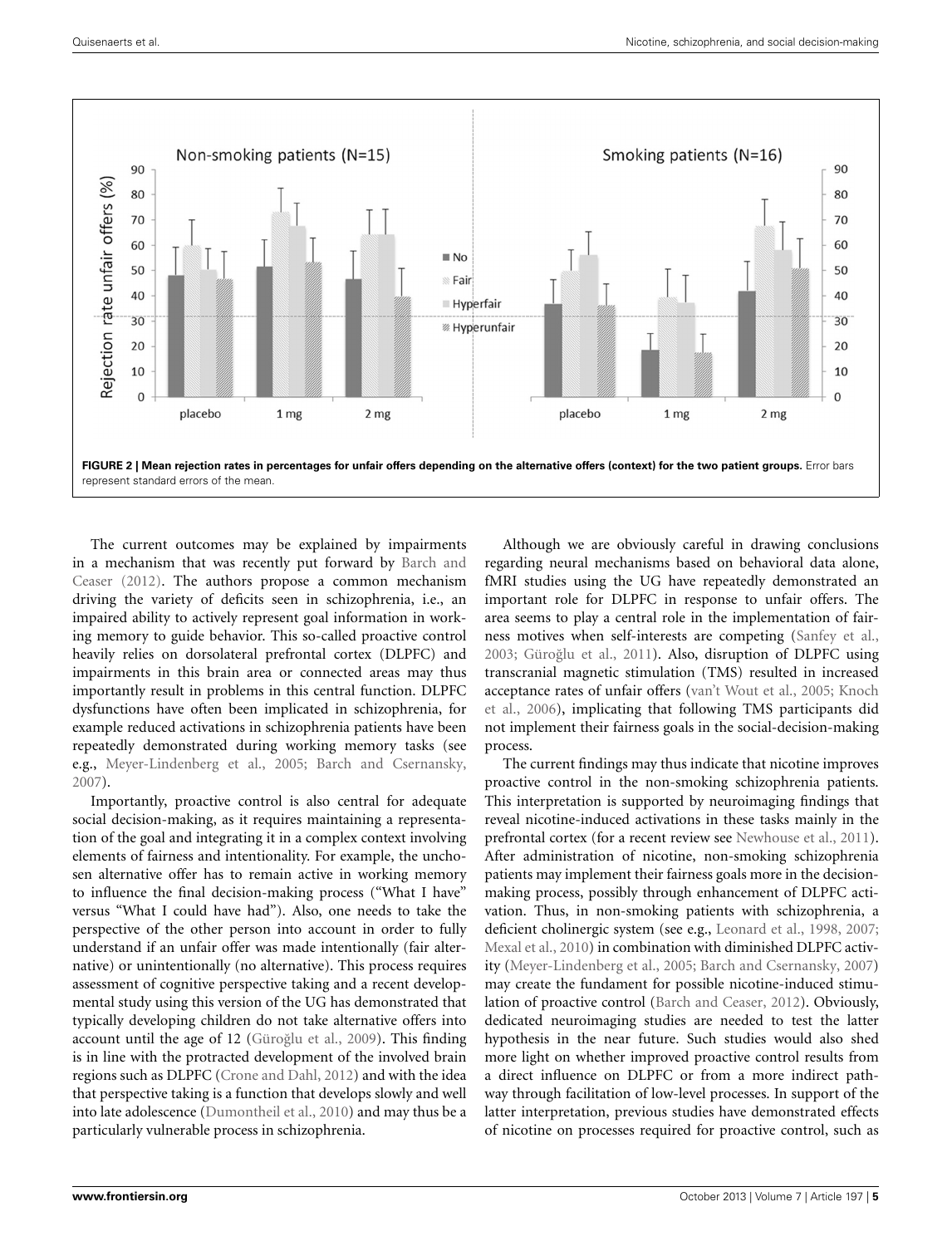sust[ained attention \(for a recent meta-analysis see](#page-6-5) Heishman et al., [2010\)](#page-6-5). Thus improved social decision-making in the current paradigm may also result of more low-level enhancement of attentional processes. For example, non-smoking patients may attend more to the context after nicotine administration. This may have an effect on the decisional value of the contextual differences and may thus result in the currently found response patterns. An interesting way to specifically investigate this issue in the near future is by making use of eye-movement measurements during performance of the UG. By doing so, one could easily establish whether patients attend to the context in the first place and whether this attention can be modulated by nicotine administration.

Interestingly, the optimum in non-smoking patients is reached after 1 mg nicotine with a slight decline after 2 mg, suggestive for saturated nicotine concentrations in non-smoking patients after 1mg oromucosal nicotine spray. These findings are in line with a model of nicotinergic stimulation by [Newhouse et al.](#page-7-8) [\(2004](#page-7-8)), in which the authors propose the doseresp[onse curve to follow an inverted U shape \(see e.g.,](#page-7-9) Perkins et al., [1994](#page-7-9); [Poltavski et al.](#page-7-10), [2012](#page-7-10)). This means that stimulation by nicotine initially improves cognitive performance and once the optimum is reached further stimulation is not effective or even detrimental. This interpretation is in line with the idea that patients with schizophrenia are characterized by hypocholinergic function and performance scores on the left side of the dose-response curve, thus making room for cognitive enhancement.

Smoking patients, on the other hand, did show integration of context irrespective of dosage and were not able to improve with nicotine. The most likely explanation is chronic saturation with nicotine in smoking patients, placing them more to the right on the inverted U curve. This was supported by the high plasma nicotine values at placebo and by the small additive effects of oromucosal nicotine spray on the plasma levels. Note that this finding is likely to be related to smoking patients being allowed to smoke in between the test blocks to avoid unwanted effects of withdrawal. Therefore, the current facilitating outcomes of nicotine for the non-smoking patients only are in line with [Newhouse et al.](#page-6-14) [\(2011\)](#page-6-14) who recently concluded that "nicotine appears to increase task-related activity in non-smokers and deprived smokers, but not active smokers."

However, we would like to point out that based on the current results we cannot exclude an alternative interpretation stating that higher doses would have led to behavioral changes in this group. Visual inspection of **[Figure 2](#page-4-0)**, for example, may suggest more similar response patterns after 2 mg in the smoking patients and after 1 mg of nicotine in the non-smoking group. This resemblance, combined with the small additive effects of nicotine administration on plasma levels in the smoking patients, could thus suggest that patients' lack of improvement may be due to too low nicotine doses. It is important to note though, that the absolute performance measures as reflected in these response patterns are less relevant for the current study. Our main interest lies in the presence of an effect of context, indicative of taking alternative unselected offers into account. Therefore, the relative influence of the different conditions rather than absolute rejection rates

is crucial for the studied processes of fairness and perspective taking. Moreover, as smoking patients already show this distinction after placebo, it is not immediately evident how performance could further improve.

We would like to emphasize that the current results warrant replication, especially given the relatively small sample size. However, to our knowledge, this is the first study that investigated the effects of nicotine on social cognition in schizophrenia patients. Previous animal studies have repeatedly shown that nicotine administration leads to oxytocin release in rats (see e.g., [Bisset and Walker](#page-6-25), [1957](#page-6-25); [Russell and Chaudhury](#page-7-11), [1972\)](#page-7-11), probably due to the effect nicotine has on the oxytocinergic neur[ons](#page-6-26) [in](#page-6-26) [the](#page-6-26) [hypothalamic](#page-6-26) [paraventricular](#page-6-26) [nuclei](#page-6-26) [\(](#page-6-26)Mikkelsen et al., [2012\)](#page-6-26). Over the past years, oxytocin has received a lot of attention and a growing number of studies have revealed a central role for the hormone in a variety of human social cognitive processes, including social memory, emotion perception, empathy, and trust. Moreover, authors have also emphasized the possible potential of oxytocin for clinical populations (for recent reviews see e.g., [Guastella and MacLeod, 2012](#page-6-27)[;](#page-7-12) Zink and Meyer[-Lindenberg,](#page-6-28) [2012](#page-7-12)[;](#page-6-28) Bakermans-Kranenburg and van IJzendoorn, [2013](#page-6-28)). In line with this, two recent studies have demonstrated oxytocin-induced improvements in schizophrenia patients for social perception [\(Fischer-Shofty et al., 2013](#page-6-29)) and for high-level social cognitive processes, such as deception detection and empathy [\(Davis et al., 2013\)](#page-6-30). However, translation of these findings into therapeutic applications warrants further investigation, especially since recent studies in healthy volunteers have also reported 'antisocial' rather than prosocial effects (see e.g., [De Dreu et al.](#page-6-31)[,](#page-7-5) [2010](#page-6-31)[,](#page-7-5) [2011](#page-6-32)[;](#page-7-5) [Bartz et al.](#page-6-33)[,](#page-7-5) [2011](#page-6-33)[;](#page-7-5) Radke et al., [2012,](#page-7-5) [2013](#page-7-13)). The current findings thus importantly add to the existing literature by showing that nicotine, known for its cognitive enhancing role, may also facilitate central aspects of social cognition necessary for efficient social behavior. An interesting question for future studies remains whether or not this nicotine-induced facilitation is mediated by the release of oxytocin.

To conclude, the current study showed improved social decision-making in non-smoking patients with schizophrenia after administration of 1 mg of nicotine. Although the present study shows that nicotine may facilitate social cognitive processes, it also suggests that the efficacy may be limited as the effects were no longer present after a higher dose and did not apply to the smoking patients. Thus, the possible clinical relevance of these findings remain unclear and more research is needed. For example, the effects of chronic nicotine administration are unknown and it is difficult to predict how exactly the currently found effects would translate to real-world settings. However, the presently demonstrated acute effects may make nicotine an interesting candidate as an adjunct to existing therapies, such as social-cognitive remediation. Future studies should investigate whether the efficacy of existing treatment programs is improved by the nicotine-induced facilitation of social decision-making processes. In short, the current findings demonstrate that nicotine may facilitate social cognitive processes through improved integration of different sources of information and may thus especially be an interesting target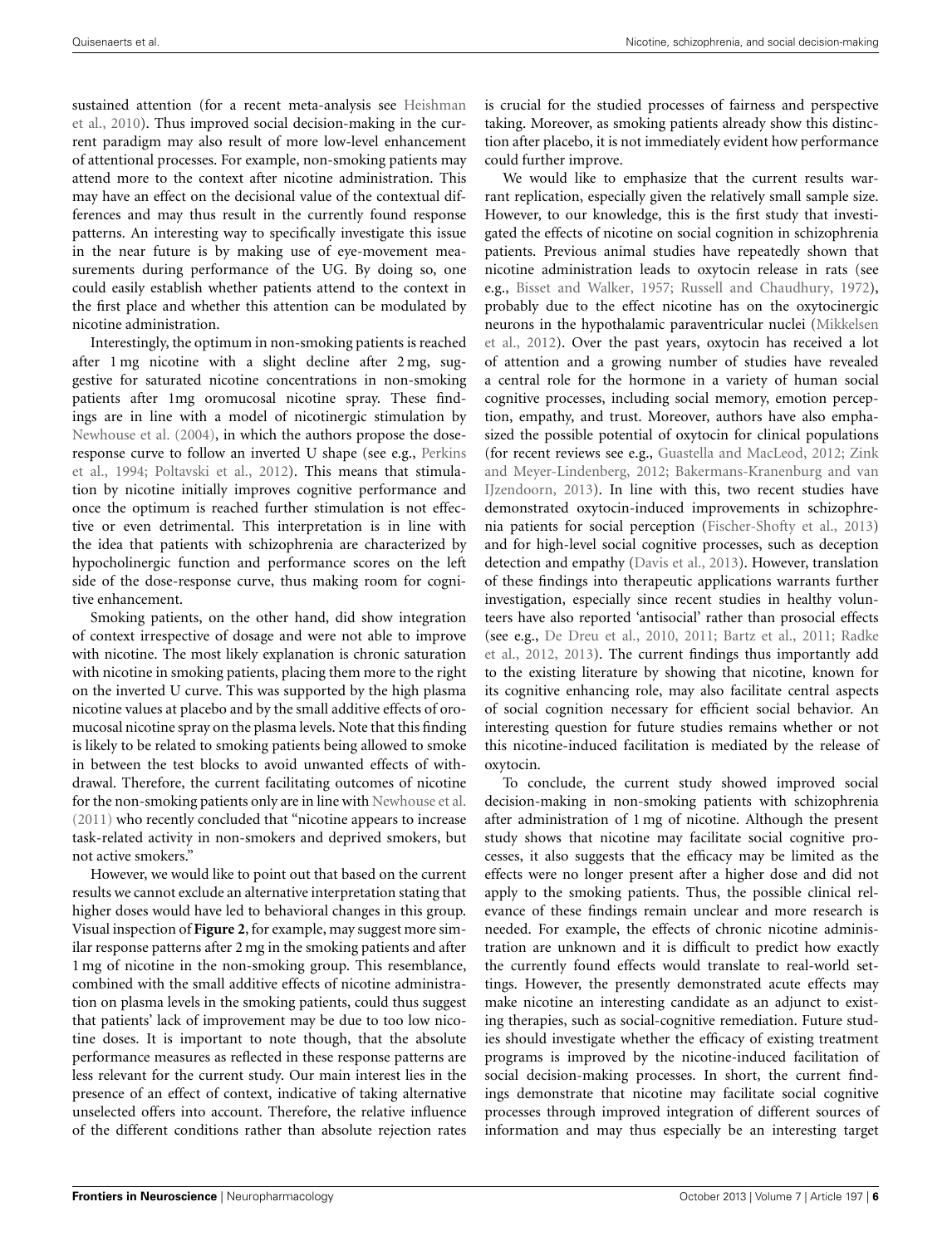for cognitive enhancement in the subset of patients that do not smoke.

# **AUTHOR CONTRIBUTIONS**

Design study Ellen R. A. de Bruijn, Collecting data Charel Quisenaerts, Analyzing data (Charel Quisenaerts, Ellen R. A. de Bruijn), Writing first version (Charel Quisenaerts, Ellen R. A. de Bruijn), Providing feedback (Manuel Morrens,

#### **REFERENCES**

- <span id="page-6-28"></span>Bakermans-Kranenburg, M. J., and van IJzendoorn, M. H. (2013). Sniffing around oxytocin: review and meta-analyses of trials in healthy and clinical groups with implications for pharmacotherapy. *Transl. Psychiatry* 3, e258. doi: 10.1038/ tp.2013.34
- <span id="page-6-15"></span>Barch, D. M., and Ceaser, A. (2012). Cognition in schizophrenia: core psychological and neural mechanisms. *Trends Cogn. Sci*. 16, 27–34. doi: 10.1016/j.tics.2011.11.015
- <span id="page-6-17"></span>Barch, D. M., and Csernansky, J. G. (2007). Abnormal parietal cortex activation during working memory in schizophrenia: verbal phonological coding disturbances versus domain-general executive dysfunction. *Am. J. Psychiatry*. 164, 1090–1098. doi: 10.1176/appi.ajp.164.7.1090
- <span id="page-6-8"></span>Barr, R. S., Culhane, M. A., Jubelt, L. E., Mufti, R. S., Dyer, M. A., Weiss, A. P., et al. (2008). The effects of transdermal nicotine on cognition in nonsmokers with schizophrenia and nonpsychiatric controls. *Neuropsychopharmacology* 33, 480–490. doi: 10.1038/sj.npp.1301423
- <span id="page-6-33"></span>Bartz, J. A., Zaki, J., Bolger, N., and Ochsner, K. N. (2011). Social effects of oxytocin in humans: context and person matter. *Trends Cogn. Sci*. 15, 301–309. doi: 10.1016/j.tics.2011.05.002
- <span id="page-6-25"></span>Bisset, G. W., and Walker, J. M. (1957). The effects of nicotine, hexamethonium and ethanol on the secretion of the antidiuretic and oxytocic hormones of the rat. *Brit. J. Pharmacol.* 12, 461. doi: 10.1111/j.1476- 5381.1957.tb00166.x
- <span id="page-6-0"></span>Burton, S. (2006). Symptom domains of schizophrenia: the role of atypical antipsychotic agents. *J. Psychopharmacol.* 20, 6–19. doi: 10.1177/1359786806071237
- <span id="page-6-18"></span>Crone, E. A., and Dahl, R. E. (2012). Understanding adolescence as a period of social-affective engagement and flexibility. *Nat. Rev. Neurosci*. 13, 636–650. doi: 10.1038/nrn3313
- <span id="page-6-3"></span>Csukly, G., Polgár, P., Tombor, L., Réthe-lyi, J., and Kéri, S. (2011).

Are patients with schizophrenia rational maximizers? Evidence from an ultimatum game study. *Psychiatry Res.*187, 11–17. doi: 10.1016/j.psychres.2010.10.005

- <span id="page-6-30"></span>Davis, M. C., Lee, J., Horan, W. P., Clarke, A. D., McGee, M. R., Green, M. F., et al. (2013). Effects of single dose intranasal oxytocin on social cognition in schizophrenia. *Schizophr. Res*.147, 393–397. doi: 10.1016/j.schres.2013.04.023
- <span id="page-6-31"></span>De Dreu, C. K., Greer, L. L., Handgraaf, M. J., Shalvi, S., Van Kleef, G. A., Baas, M., et al. (2010). The neuropeptide oxytocin regulates parochial altruism in intergroup conflict among humans. *Science* 328, 1408–1411. doi: 10.1126/science.1189047
- <span id="page-6-32"></span>De Dreu, C. K., Greer, L. L., Van Kleef, G. A., Shalvi, S., and Handgraaf, M. J. (2011). Oxytocin promotes human ethnocentrism. *Proc. Natl. Acad. Sci. U.S.A*. 108, 1262–1266. doi: 10.1073/pnas.1015316108
- <span id="page-6-6"></span>Depatie, L., O'Driscoll, G. A., Holahan, A. L., Atkinson, V., Thavundayil, J. X., Kin, N. N., et al. (2002). Nicotine and behavioral markers of risk for schizophrenia: a double-blind, placebo-controlled, cross-over study. *Neuropsychopharmacology* 27, 1056–1070. doi: 10.1016/S0893- 133X(02)00372-X
- <span id="page-6-19"></span>Dumontheil, I., Apperly, I. A., and Blakemore, S. J. (2010). Online usage of theory of mind continues to develop in late adolescence. *Dev. Sci*. 13, 331–338. doi: 10.1111/j.1467-7687.2009.00888.x
- <span id="page-6-10"></span>Falk, A., Fehr, E., and Fischbacher, U. (2003). On the nature of fair behavior. *Econ. Inq*. 41, 20–26. doi: 10.1093/ei/41.1.20
- <span id="page-6-12"></span>Fanning, J. R., Bell, M. D., and Fiszdon, J. M. (2012). Is it possible to have impaired neurocognition but good social cognition in schizophrenia? *Schizophr Res.* 135, 68–71. doi: 10.1016/j.schres.2011.12.009
- <span id="page-6-29"></span>Fischer-Shofty, M., Brüne, M., Ebert, A., Shefet, D., Levkovitz, Y., and Shamay-Tsoory, S. G. (2013).Improving social perception in schizophrenia: the role of oxytocin. *Schizophr. Res*. 146, 357–362. doi: 10.1016/j.schres.2013.01.006

Wouter Hulstijn, Peter de Boer, Maarten Timmers, B. Sabbe), Finalizing manuscript (Charel Quisenaerts, Ellen R. A. de Bruijn).

## **ACKNOWLEDGMENTS**

This study was funded by the Flemish Institute for Industrial Science & Technology (IWT) and Janssen Pharmaceutica N.V., Belgium.

- <span id="page-6-4"></span>Green, M. F., Kern, R. S., and Heaton, R. K. (2004). Longitudinal studies of cognition and functional outcome in schizophrenia: implications for MATRICS. *Schizophr. Res*.72, 41–51. doi: 10.1016/j.schres.2004.09.009
- <span id="page-6-13"></span>Grundey, J., Freznosa, S., Klinker, F., Lang, N., Paulus, W., and Nitsche, M. A. (2013). Cortical excitability in smoking and not smoking individuals with and without nicotine. *Psychopharmacology* 229, 653–664. doi: 10.1007/s00213-013-3125-6
- <span id="page-6-27"></span>Guastella, A. J., and MacLeod, C. (2012). A critical review of the influence of oxytocin nasal spray on social cognition in humans: evidence and future directions. *Horm. Behav*. 61, 410–418. doi: 10.1016/j.yhbeh.2012.01.002
- <span id="page-6-11"></span>Güroğlu, B., Van Den Bos, W., and Crone, E. A. (2009). Fairness considerations: understanding of intentionality during adolescence. *J. Exp. Child. Psychol*. 104, 398–409. doi: 10.1016/j.jecp.2009.07.002
- <span id="page-6-20"></span>Güroğlu, B., van den Bos, W., van Dijk, E., Rombouts, S. A., and Crone, E. A. (2011). Dissociable brain networks development of fairness considerations: understanding intentionality behind unfairness. *Neuroimage* 57, 634–641. doi: 10.1016/j.neuroimage.2011.04.032
- <span id="page-6-9"></span>Güth, W., Schmittberger, R., and Schwarze, B. (1982). An experimental-analysis of ultimatum bargaining. *J. Econ. Behav. Organ*. 3, 367–388. doi: 10.1016/0167-2681(82)90011-7
- <span id="page-6-2"></span>Harvey, P.-O., Zaki, J., Lee, J., Ochsner, K., and Green, M. F. (2013). Neural substrates of empathic accuracy in people with schizophrenia. *Schizophr. Bull.* 39, 617–628. doi: 10.1093/schbul/sbs042
- <span id="page-6-5"></span>Heishman, S. J., Kleykamp, B. A., and Singleton, E. G. (2010). Metaanalysis of the acute effects of nicotine and smoking on human performance. *Psychopharmacology* 210, 453–469. doi: 10.1007/s00213-010- 1848-1
- <span id="page-6-21"></span>Knoch, D., Pascual-Leone, A., Meyer, K., Treyer, V., and Fehr, E. (2006). Diminishing reciprocal fairness by

disrupting the right prefrontal cortex. *Science* 314, 829–832. doi: 10.1126/science.1129156

- <span id="page-6-1"></span>Kohler, C. G., Walker, J. B., Martin, E. A., Healey, K. M., and Moberg, P. J. (2010). Facial emotion perception in schizophrenia: a meta-analytic review. *Schizophr. Bull.* 36, 1009–1019. doi: 10.1093/schbul/sbn192
- <span id="page-6-22"></span>Leonard, S., Gault, J., Adams, C., Breese, C. R., Rollins, Y., Adler, L. E., et al. (1998). Nicotinic receptors, smoking and schizophrenia. *Restor. Neurol. Neurosci*. 12, 195–201. doi: 10.1016/S0014-2999 (00)00035-2
- <span id="page-6-23"></span>Leonard, S., Mexal, S., and Freedman, R. (2007). Smoking, genetics and schizophrenia: evidence for self medication. *J. Dual. Diagn*. 3, 43–59. doi: 10.1300/ J374v03n03\_05
- <span id="page-6-24"></span>Mexal, S., Berger, R., Logel, J., Ross, R. G., Freedman, R., and Leonard, S. (2010). Differential regulation of alpha7 nicotinic receptor gene (CHRNA7) expression in schizophrenic smokers. *J. Mol. Neurosci*. 40, 185–195. doi: 10.1007/s12031-009-9233-4
- <span id="page-6-16"></span>Meyer-Lindenberg, A. S., Olsen, R. K., Kohn, P. D., Brown, T., Egan, M. F., Weinberger, D. R., et al. (2005). Regionally specific disturbance of dorsolateral prefrontal-hippocampal functional connectivity in schizophrenia. *Arch. Gen. Psychiatry* 62, 379–386. doi: 10.1001/archpsyc.62.4.379
- <span id="page-6-26"></span>Mikkelsen, J. D., Jacobsen, J., and Kiss, A. (2012). Differential sensitivity to nicotine among hypothalamic magnocellular neurons. *Endocr. Regul.* 46, 13–20. doi: 10.4149/endo\_2012\_013
- <span id="page-6-7"></span>Myers, C. S., Robles, O., Kakoyannis, A. N., Sherr, J. D., Avila, M. T., Blaxton, T. A., et al. (2004). Nicotine improves delayed recognition in schizophrenicpatients. *Psychopharmacology* 174, 334–340. doi: 10.1007/s00213-003-1764-8
- <span id="page-6-14"></span>Newhouse, P. A., Potter, A. S., Dumas, J. A., and Thiel, C. M. (2011). Functional brain imaging of nicotinic effects on higher cognitive processes. *Biochem.*